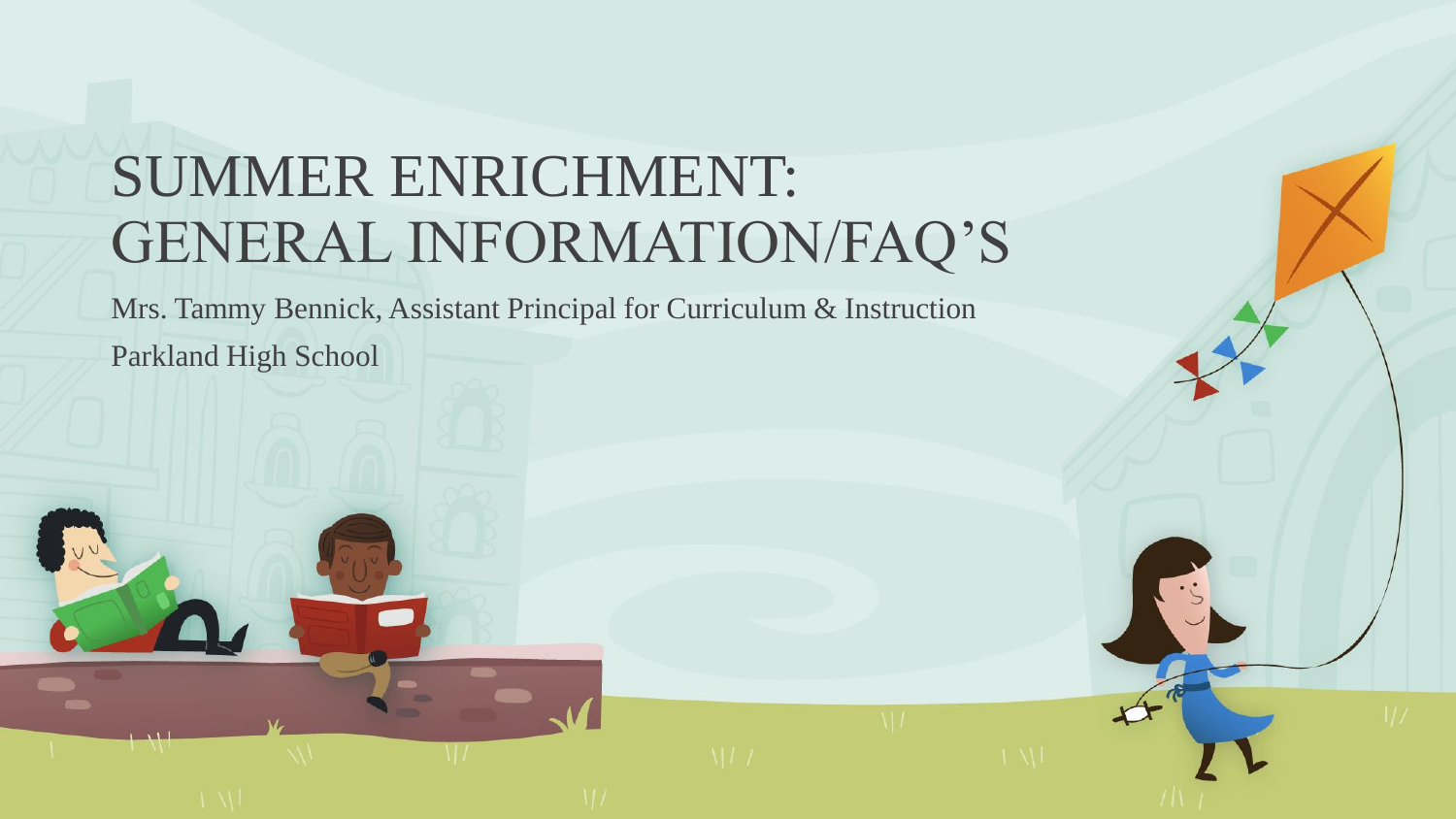## *What is it?*

- Opportunity for advancement in course sequence based on future goals/plans
- Personal enlightenment/study at a college/university
- Nice to have, NOT need to have
- NOTE: Participation in summer enrichment does not guarantee advancement. Students must meet all criteria for advancement.

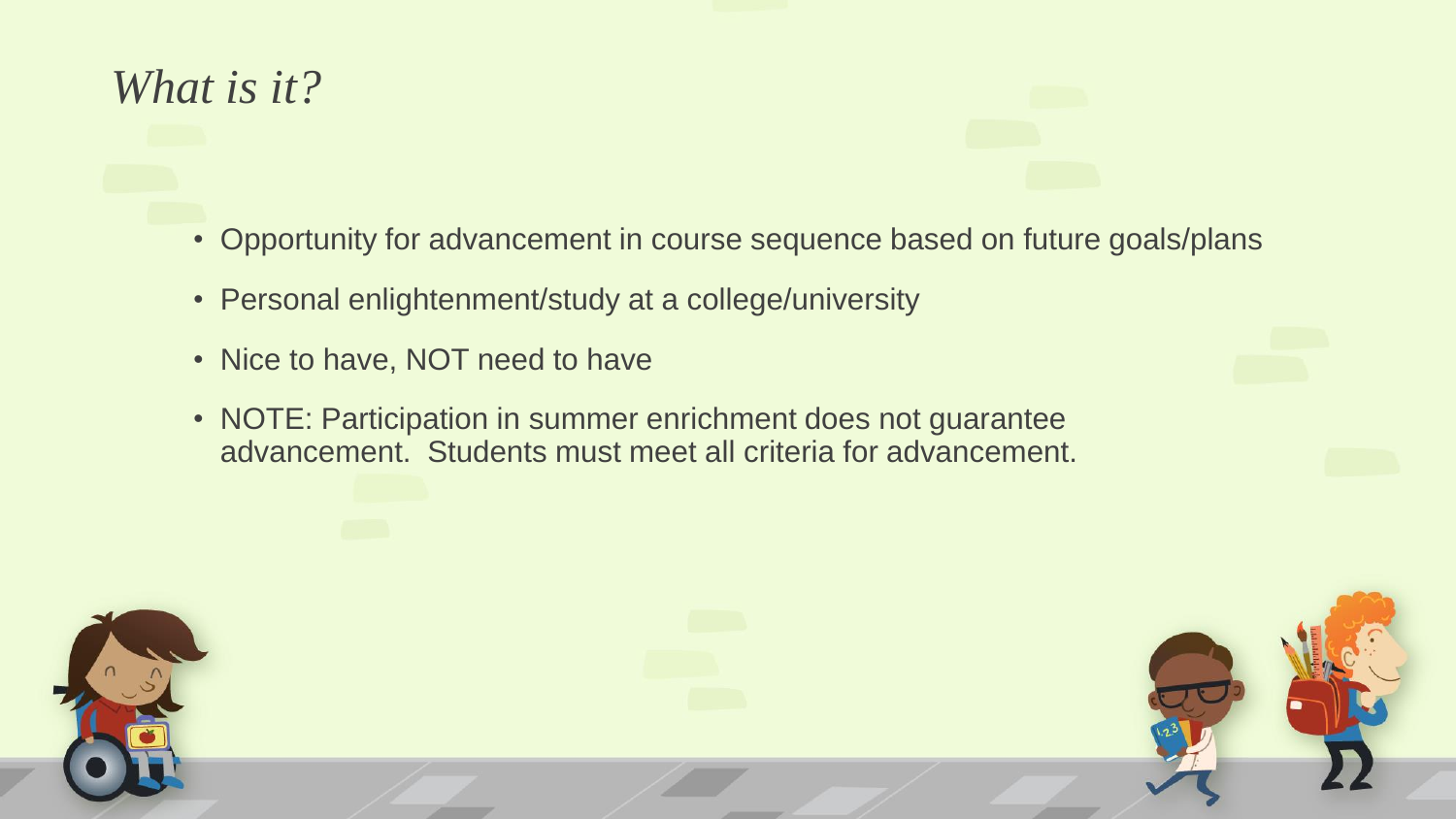*Is there a pre-requisite in order for a student to enroll in a summer enrichment course?*

- 85 or higher in current math course (preferably current enrollment in Honors or AP level where rigor and pacing are more intense)
- Review of standardized test scores (PSSAs, Keystones) if available
- Attendance
- Highly recommend that students are intrinsically motivated with a high interest in specific subject of study
- Ultimate Goal = Success in course of student AND success in subsequent courses in sequence

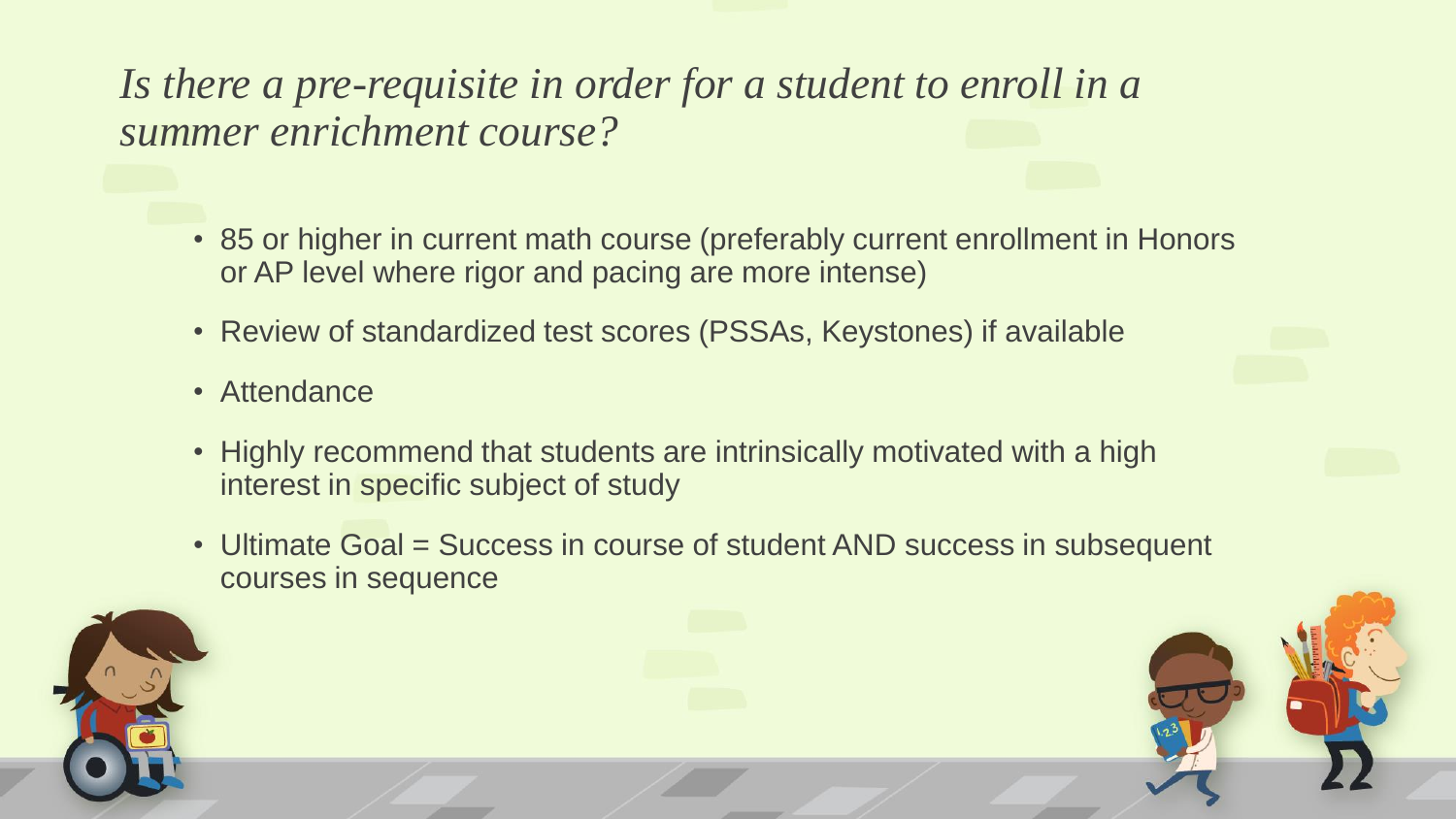#### *What options are available?*

- Courses offered at PHS
- Courses outside of PHS through an accredited institution/program that's administratively approved (exs- Keystone School Online, LCCC)
	- If completing a course for advancement in course sequence, students must provide transcript showing proof of course completion and must complete the PHS Comprehensive Exam

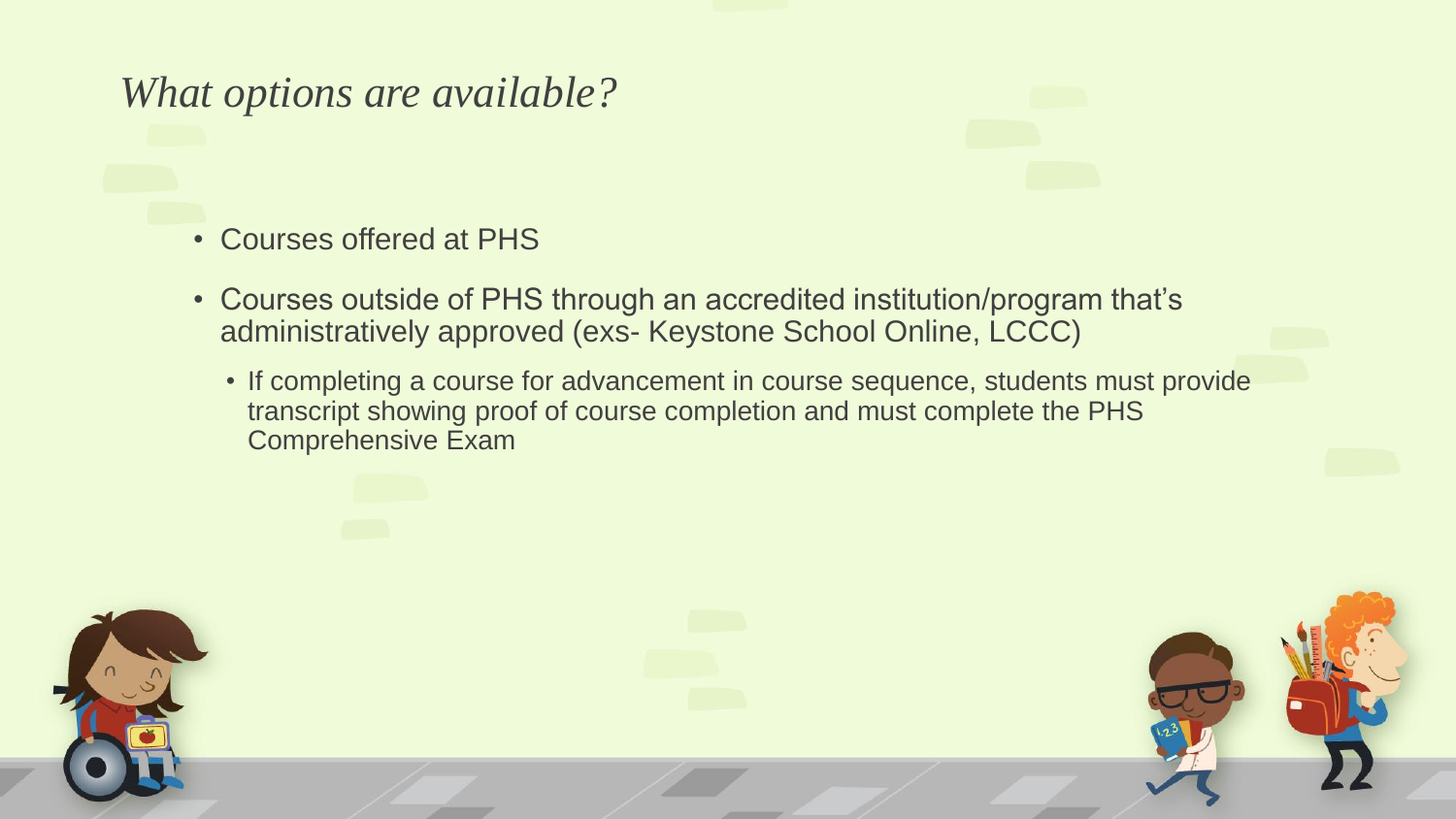### *Courses offered at PHS- Summer 2019*

- MATH (for all students grades 6 11)
	- Algebra 2 GHP and Geometry GHP (face-to-face)
	- College Algebra GHP and Precalculus GHP (online only)
- DRIVER EDUCATION- THEORY (for current PHS 9<sup>th</sup> grade students only)
	- Face-to-face course for approximately 2 weeks
- SUMMER PE/HEALTH (for current PHS students in grades 9-11 only)
	- Based on student's schedule requests

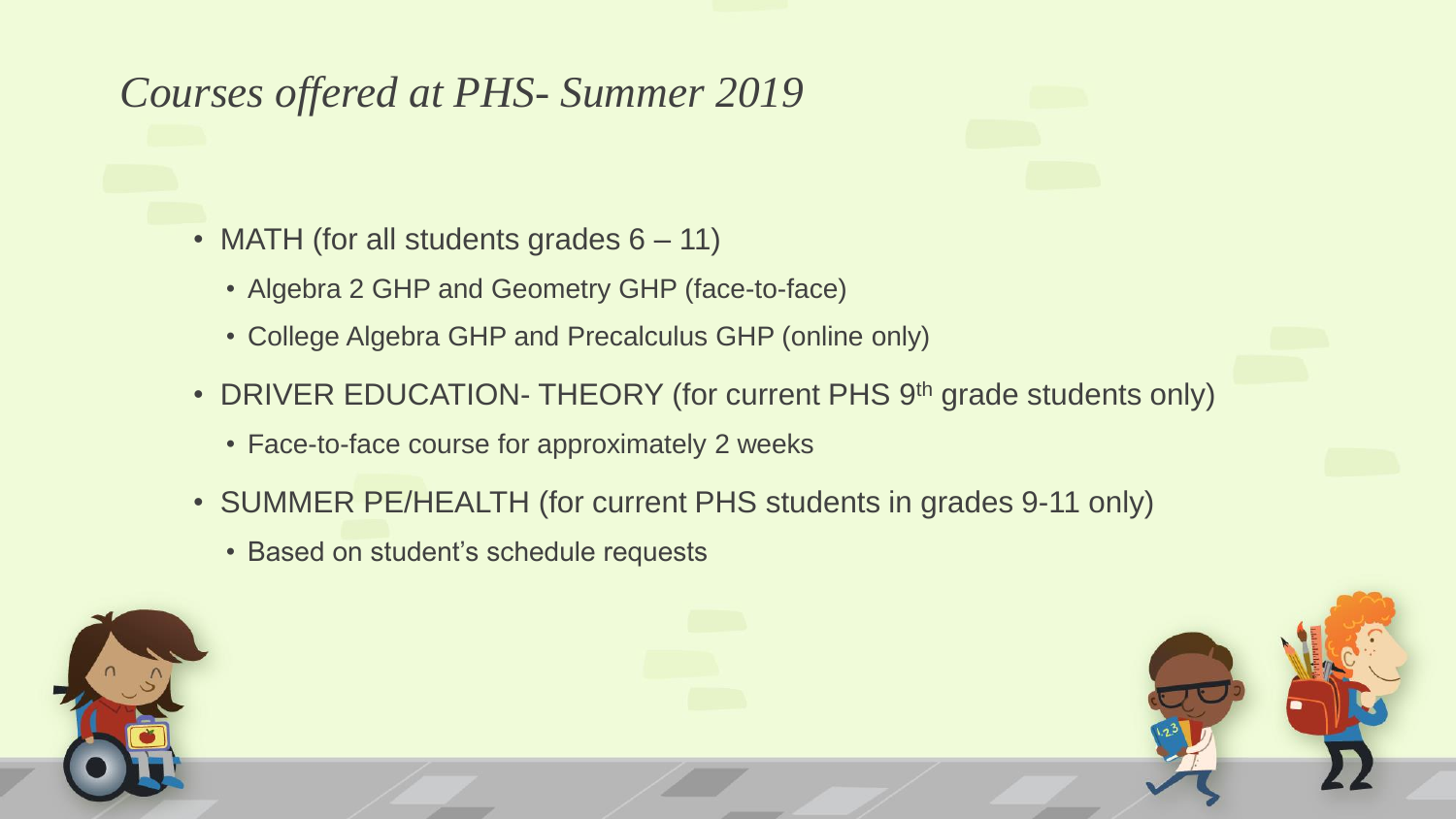#### *If a student is unable to complete a course at Parkland High School, what other options exist?*

- MATH (for all students grades 6 11); other subjects such as science, world language (currently in grades 9-11):
	- Keystone School Online
	- LCCC, PSU, Lehigh
	- CTY/Johns Hopkins
- DRIVER EDUCATION- THEORY (for current PHS 9<sup>th</sup> grade students only)
	- The Driver Education Theory course through CLIU is the ONLY approved alternative vendor. Students MUST be at least 15 years of age to enroll in this option. Go to: <http://www.cliu.org/page/512>
- SUMMER PE/HEALTH (for current PHS students in grades 9-11 only)
	- PHS course is the only option available for eligible students

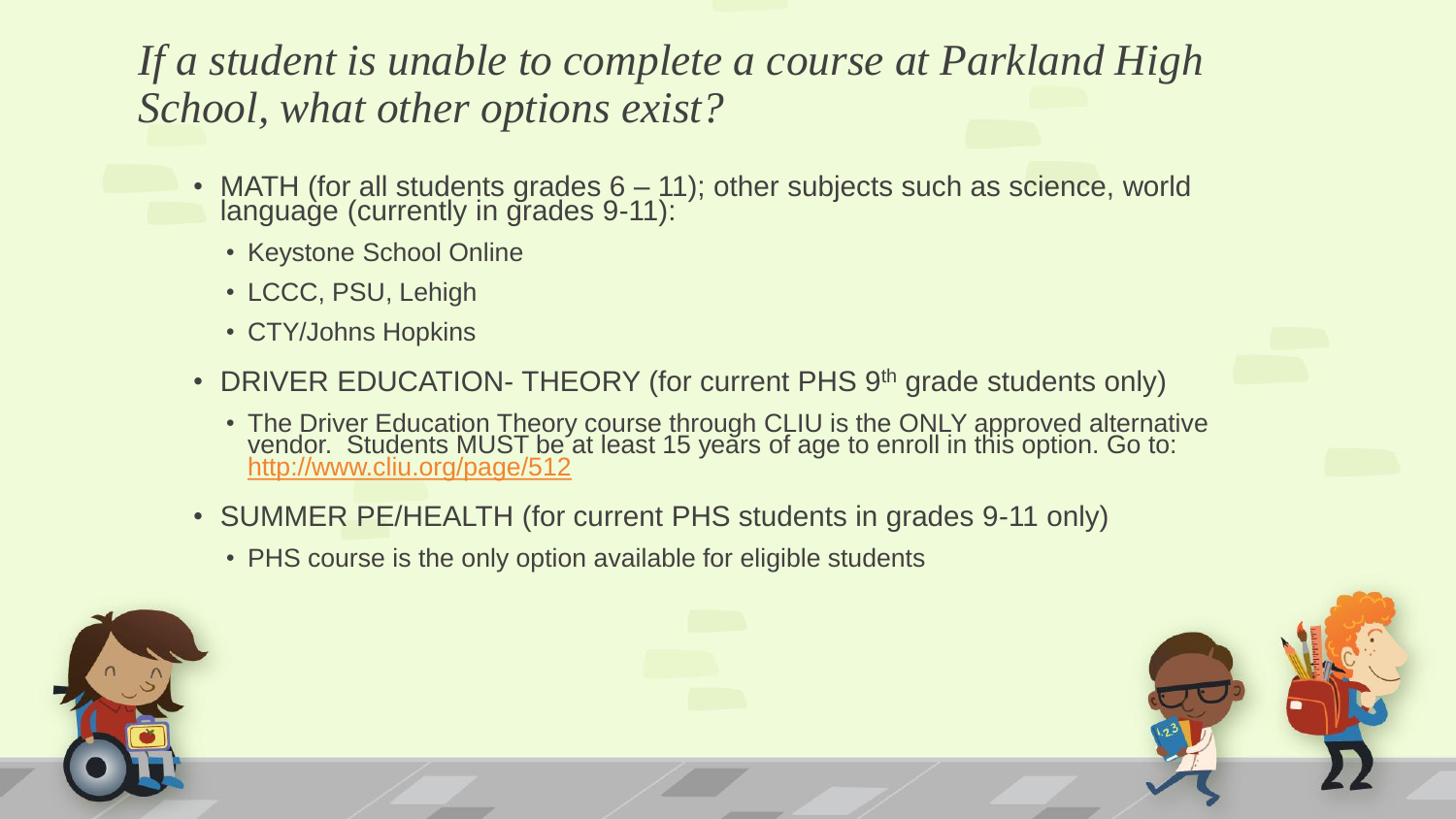#### What does the process look like for core courses (NOT Driver Edc and PE/Health)?

- Secure a "Request Packet" (available beginning of February 2019)
	- All students need to complete this for summer enrichment course requests
	- Available at PHS from Mrs. Bennick and at OMS/SMS from guidance counselors
- Secure a "Registration Packet" if taking a math course at PHS (available beginning of February 2019)
	- Available at PHS from Mrs. Bennick and at OMS/SMS from guidance counselors
- Complete the "Request Form" and (if taking class at PHS) "Registration Form." Submit both with payment to:
	- Current PHS students- Mrs. Bennick by Friday, April 19, 2019.
	- Current OMS/SMS students- assigned guidance counselor by Friday, April 19, 2019

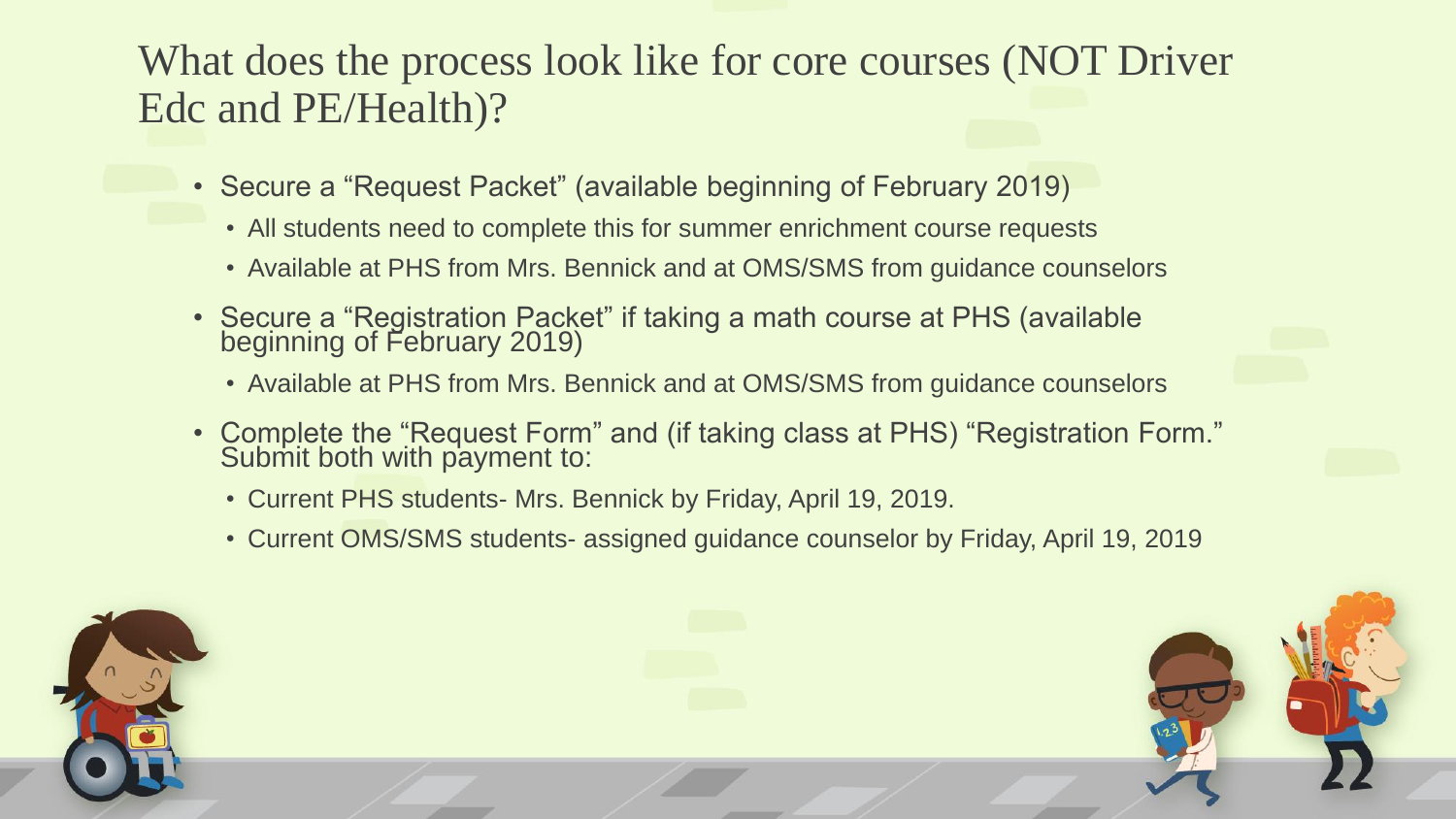What does the process look like for Driver Edc and PE/Health (NOT core courses)?

- Driver Education (available by end of February 2019)
	- Green registration packet available at PHS from Mrs. Bennick
	- Submit registration form and payment (for PHS course only) to Mrs. Bennick by last day of school (June 13, 2019)
- Summer PE/Health
	- Blue packet will be distributed directly to eligible students from Mrs. Bennick's office starting in April 2019
	- Submit registration form and payment (for PHS course only) to Mrs. Bennick by last day of school (June 13, 2019)

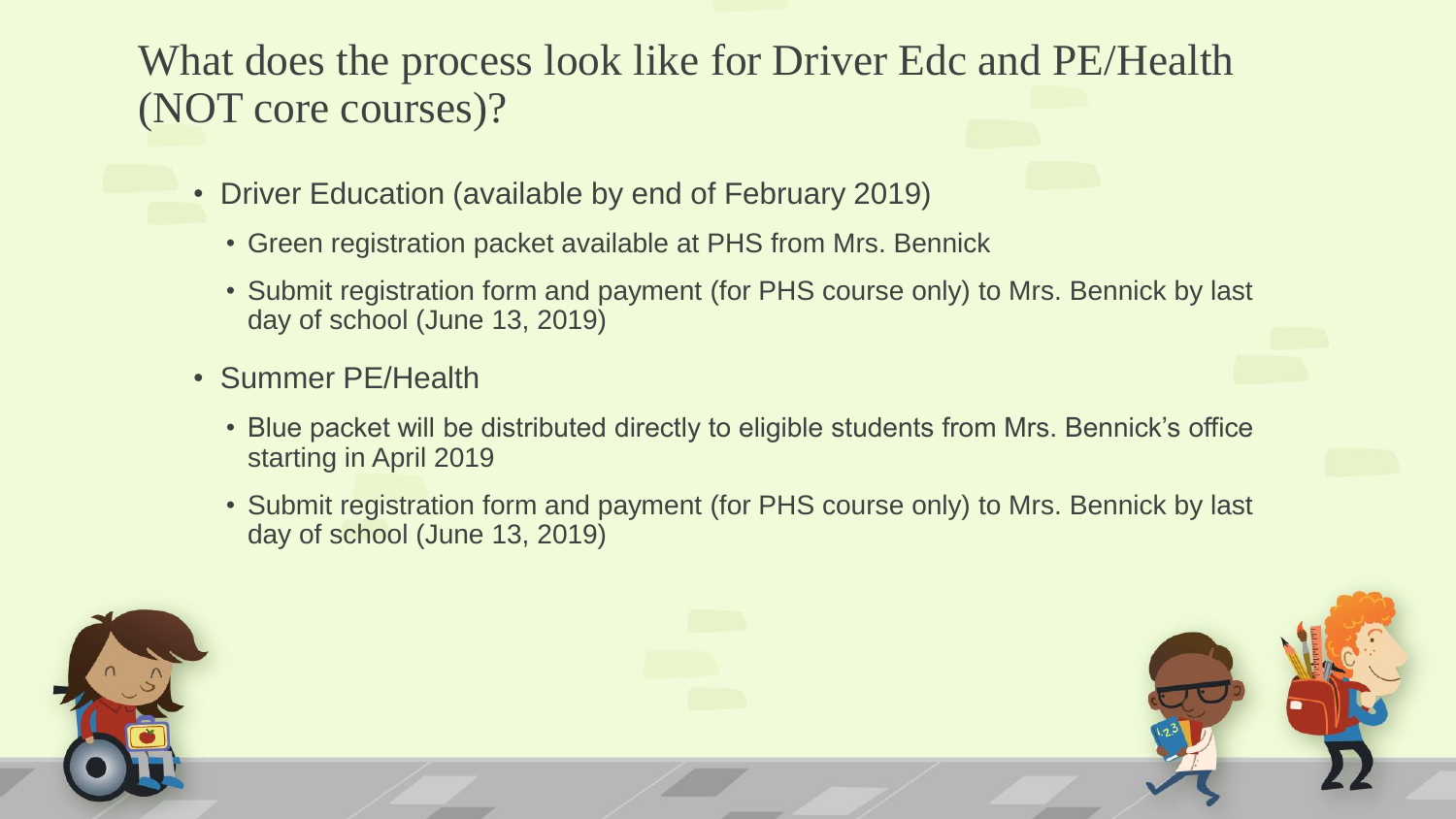### What is the criteria for advancement (for core courses only)?

- For courses taken at/through PHS:
	- Students must earn an 85 or higher in order to advance to next Honors/AP course in sequence.
	- Students must earn a 75 or higher in their course in order to advance to next GHP/CP course in sequence.
- For courses taken outside of PHS:
	- Students must earn an 85 or higher in their course AND on Comprehensive Exam to qualify for next AP/Honors course in sequence.
	- Students must earn a 75 or higher in their course AND on Comprehensive Exam to qualify for next GHP/CP course in sequence.

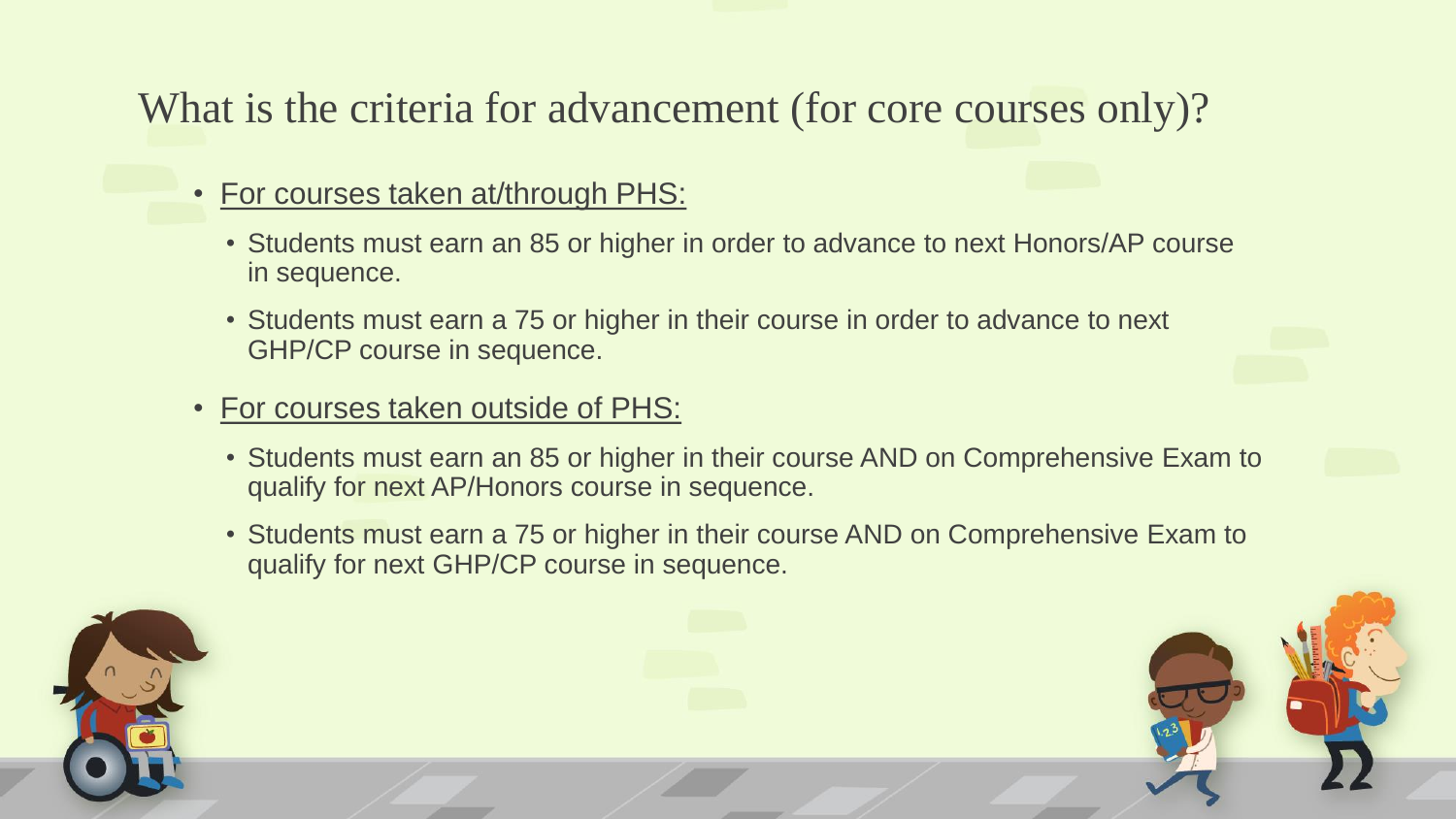What costs are associated with this program?

- For core courses (math) taken at PHS: \$450/course
- For core courses taken outside of PHS: Varies (\$400 \$1800+)
- For Driver Education- Theory at PHS: Approximately \$150
- For PE/Health at PHS: Approximately \$150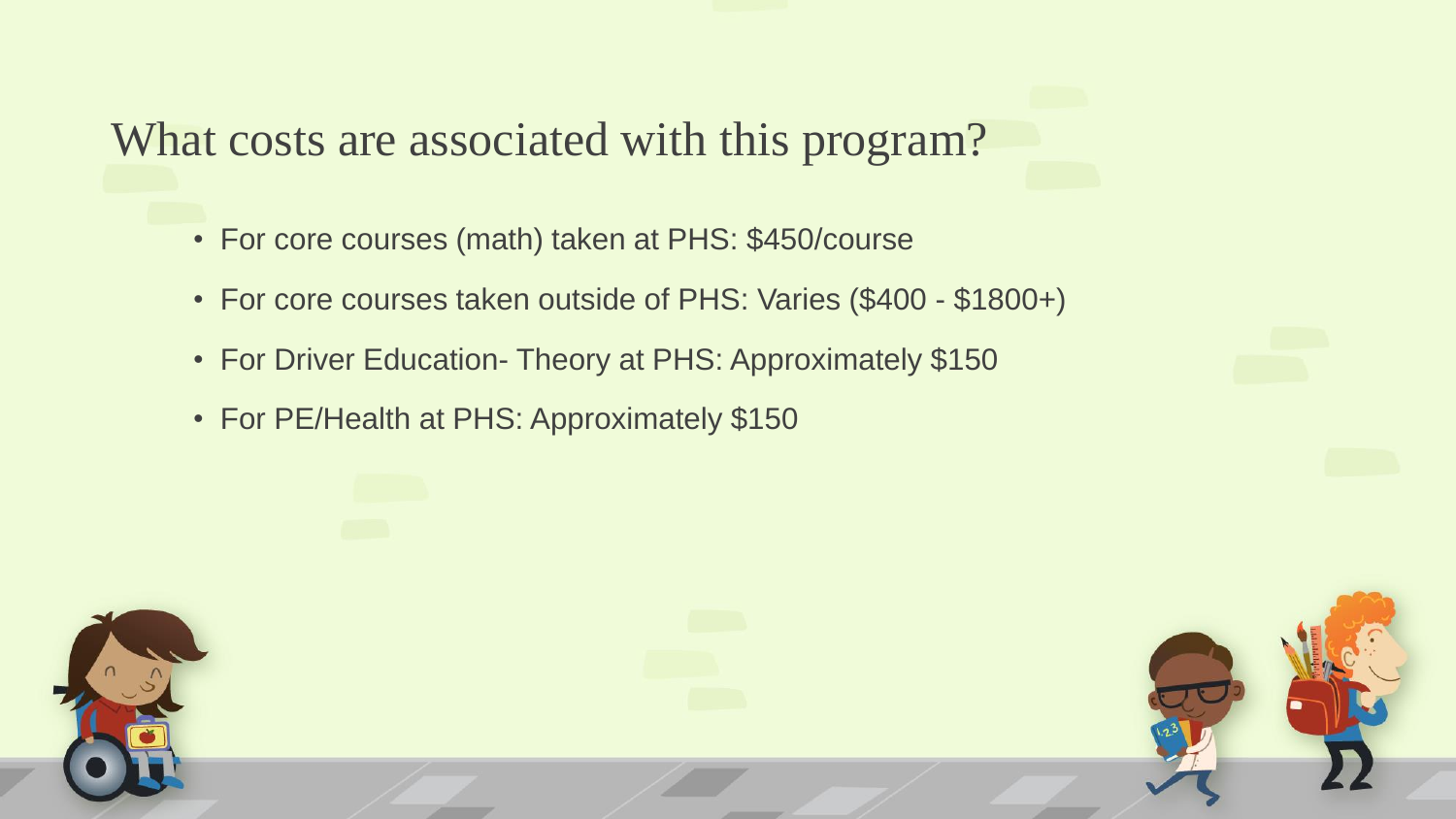#### Important Dates:

- Start of February 2019: All request forms and registration forms for core summer enrichment courses will become available
- End of February 2019: Green Driver Education Packets available (for current PHS 9<sup>th</sup> grade students only)
- April 2019: Blue PE/Health Forms will be given directly to eligible PHS students
- Friday, April 19, 2019: Request Form, Registration Form, and payment for summer enrichment due (current PHS students- Mrs. Bennick; current OMS/SMS students- your middle school guidance counselor) with final approvals returned to students by Friday, May 24, 2019
- Thursday, June 13, 2019: All Driver Education and PE forms and payments due to Mrs. Bennick